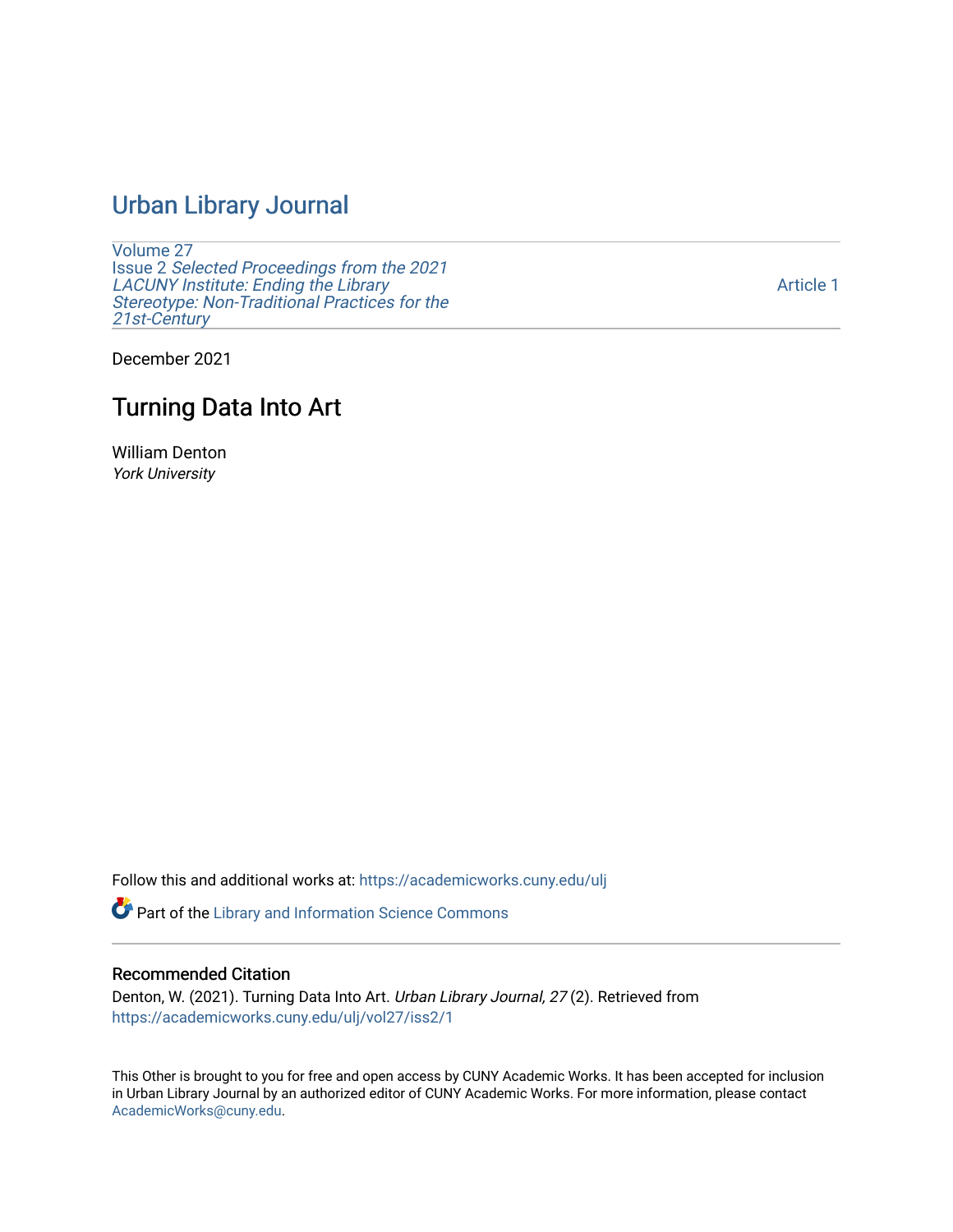## Turning Data Into Art

#### Cover Page Footnote

Audio samples and more related material are available at https://www.miskatonic.org/talks/lacuny/.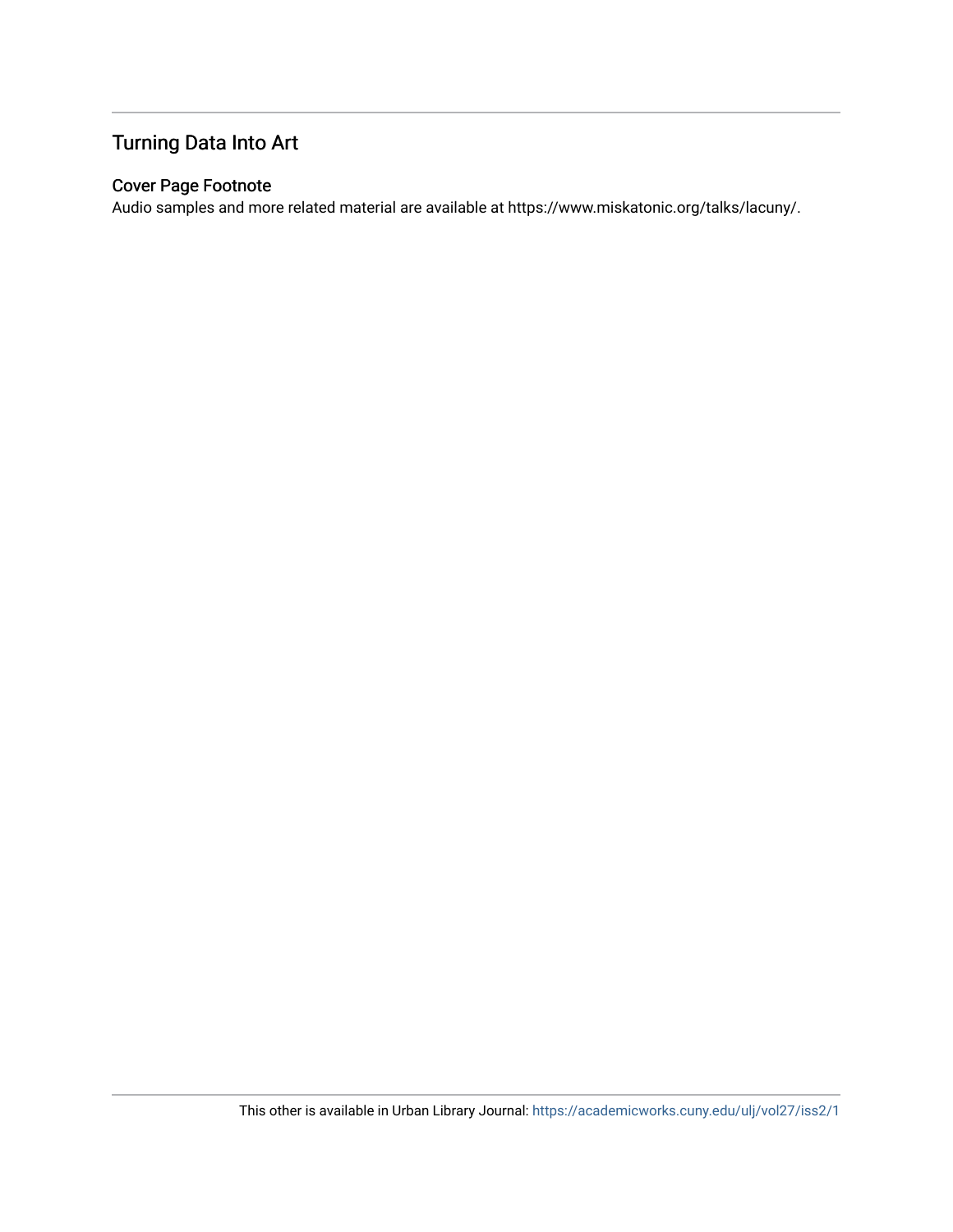# Turning Data into Art

#### By William Denton

#### Abstract

Data analysis and visualization can be fascinating, but such work doesn't need to stop there. We can take the product of our professional data work and turn it into a personal practice of art. Two projects covered are a visualization of collections and a sonification of help desk activity. There are many ways that we can turn our professional practices of librarianship and archives into personal practices of art. In this talk I briefly point to a performance piece (about archival digitization) and a theatrical production (about information literacy) I did with others, then look in more detail at turning a data visualization into paintings and an analysis of helpdesk activity into sound. I will conclude with three steps that might help anyone who wants to try turning their work into art: transform it, work by hand, and abstract it.

#### Keywords

Art, data visualization, music, performance librarianship

## Author Biography

William Denton is a librarian, artist, and licensed private investigator. He works as a scholarly analytics librarian at York University in Toronto, Canada, where he has been since 2007. His current research is focused on data science, sonification, and Anthropocene and performance librarianship, and his artistic practice draws on his library work.

## Performance Librarianship

Performance librarianship is a term I coined to describe making performances out of the stuff of our work and experience in libraries. (I learned later that it's also a term in music librarianship, but I like it so I'm going to keep on using it my way.) Two examples of my performance librarianship are shows I created and performed with colleagues: *Digitize and/or Destroy<sup>1</sup>* (2013) and *Theatre Science<sup>2</sup>* (2020).

<sup>1</sup> https://www.miskatonic.org/2013/04/11/digitize-and-or-destroy/

<sup>2</sup> https://theatrescience.org/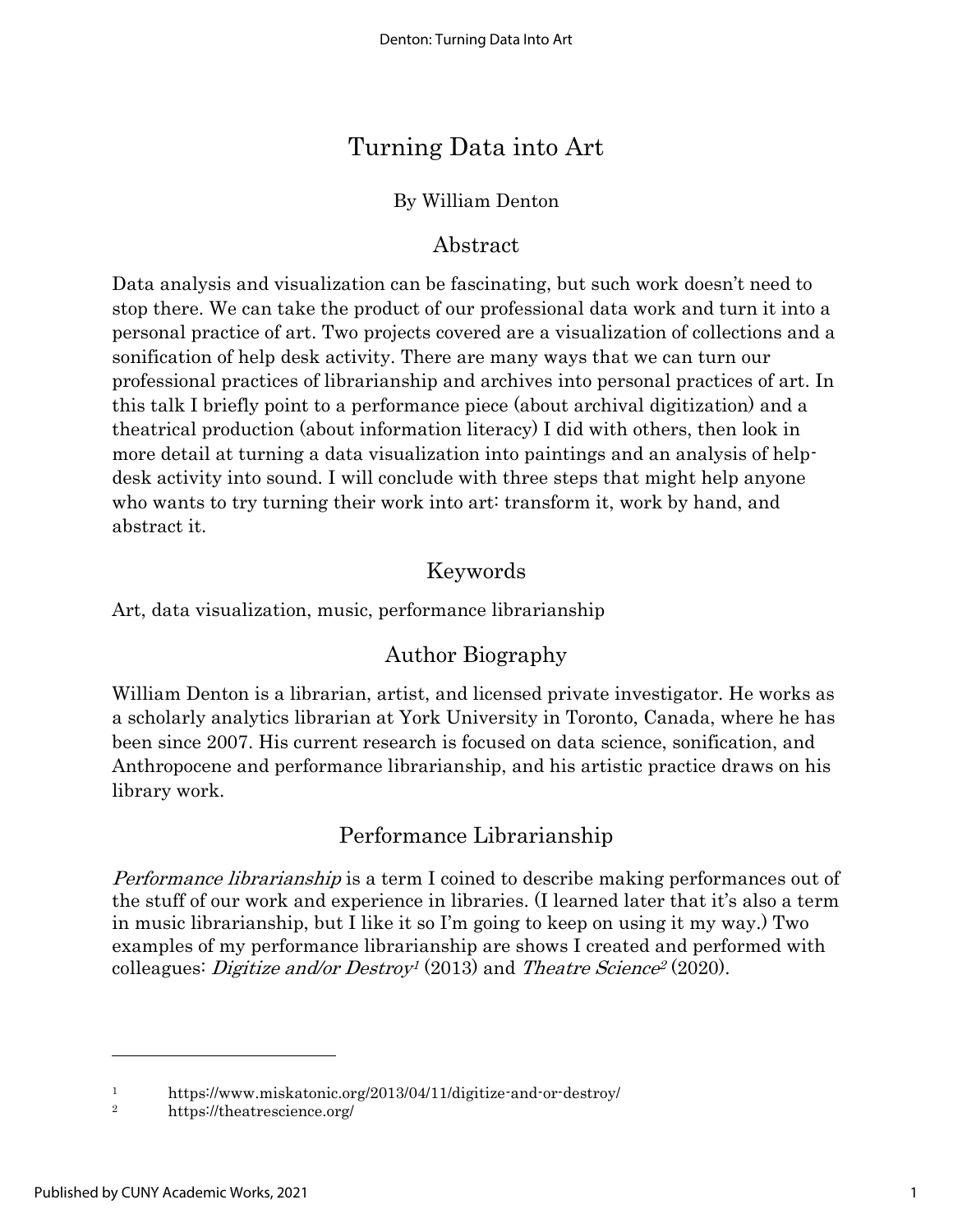I was delighted to see other examples at this conference! Yesterday in "More Than Just Cataloging in Three Acts," three people were talking about work they'd done that I'd call performance librarianship. For example, Regina Carra and Sarah Nguyễn took an oral history, the reminiscences of a sailor in the Merchant Marine, and made a short film where the former brings the words to life in a voice-over while the latter dances on a rocky beach. This is a great piece! One of the things that makes it so brilliant is how completely unexpected it is. I congratulate them on being so inventive.

Another example is a session just a few minutes ago, "Team-Building in the Time of COVID: A Play," by a group of colleagues from York University whom I know very well. The abstract says, "This play brings to life the story of a group of professional and para-professional staff at York University Libraries as they build a team and provide new services during a year-long COVID-19 lockdown." They could have just done a regular talk, but they made a play out of it! I congratulate them also on being so inventive.

I'm sure there are many more examples of performance librarianship out there, and if you know of any, I would like to hear about them. I encourage everyone to try turning something from or about their work into a performance.

#### Performance Librarianship

Another way of transforming something from libraries and archives into art is to turn data into art, and that's what I'm going to talk about next.

#### Dentograph paintings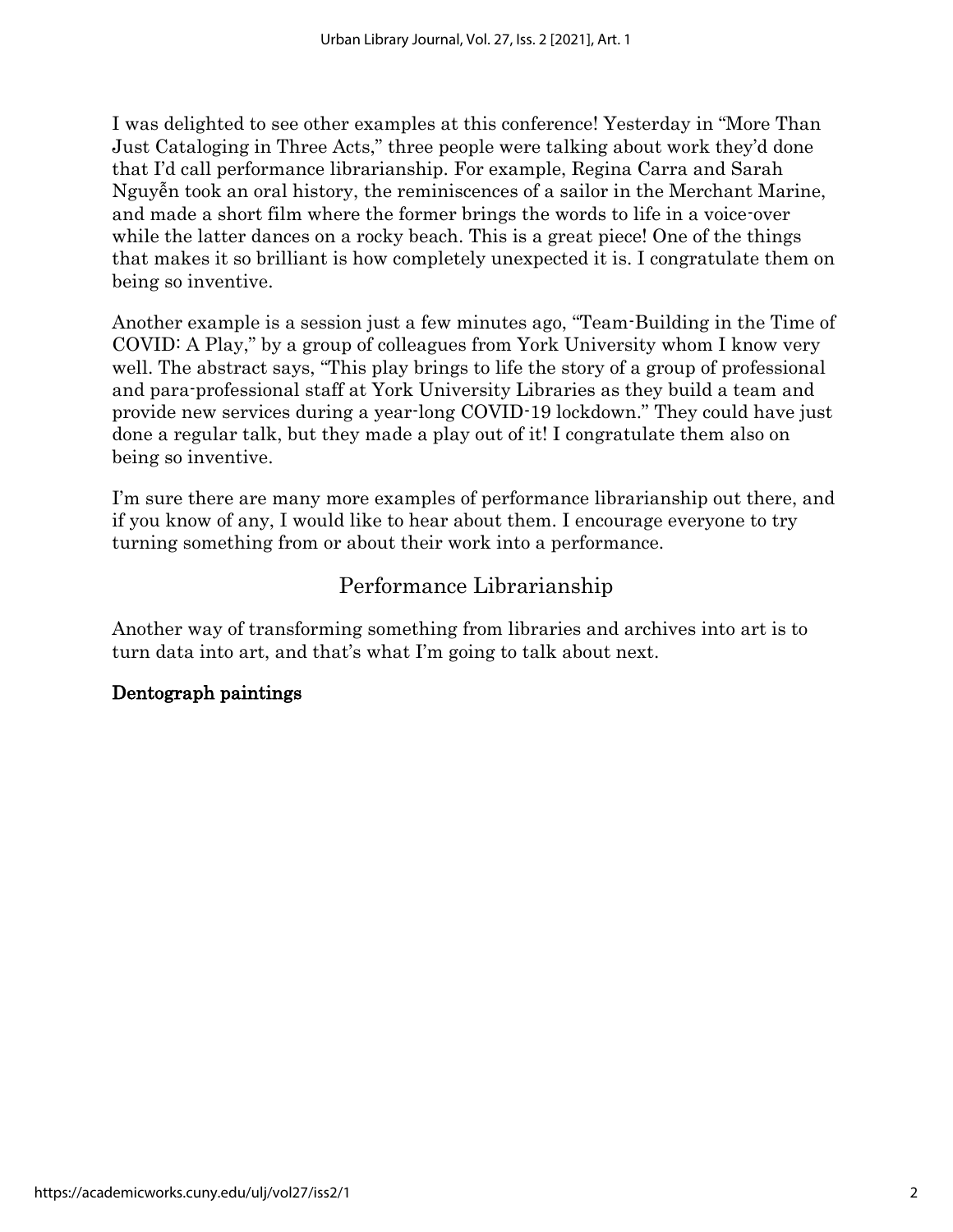#### Denton: Turning Data Into Art



Illustration 1: TPL one-by-one dentograph

About ten years ago I wrote "On Dentographs, A New Method of Visualizing Library Collections" (Denton 2012), which set out ideas I had for how to visualize either Dewey Decimal Classification or Library of Congress Classification collections. The Dewey ones work best, and they look like Illustration 1, a visualization of the Toronto Public Library's holdings as they were at the time.

The columns are the hundreds, from 0-hundred to 9-hundred, and the rows are the tens, from 00–09 at the bottom up to 90–99 at the top. So, the bottom left hand corner is 000–009, the square above that is 010–019, and so on up to the top square on the left, which is 090–099. Over on the right, the bottom square is 900–909 and the top square is 990–999. The intensity of the colour in the square represents the depth of the holdings in that range of call numbers: darker squares have more holdings.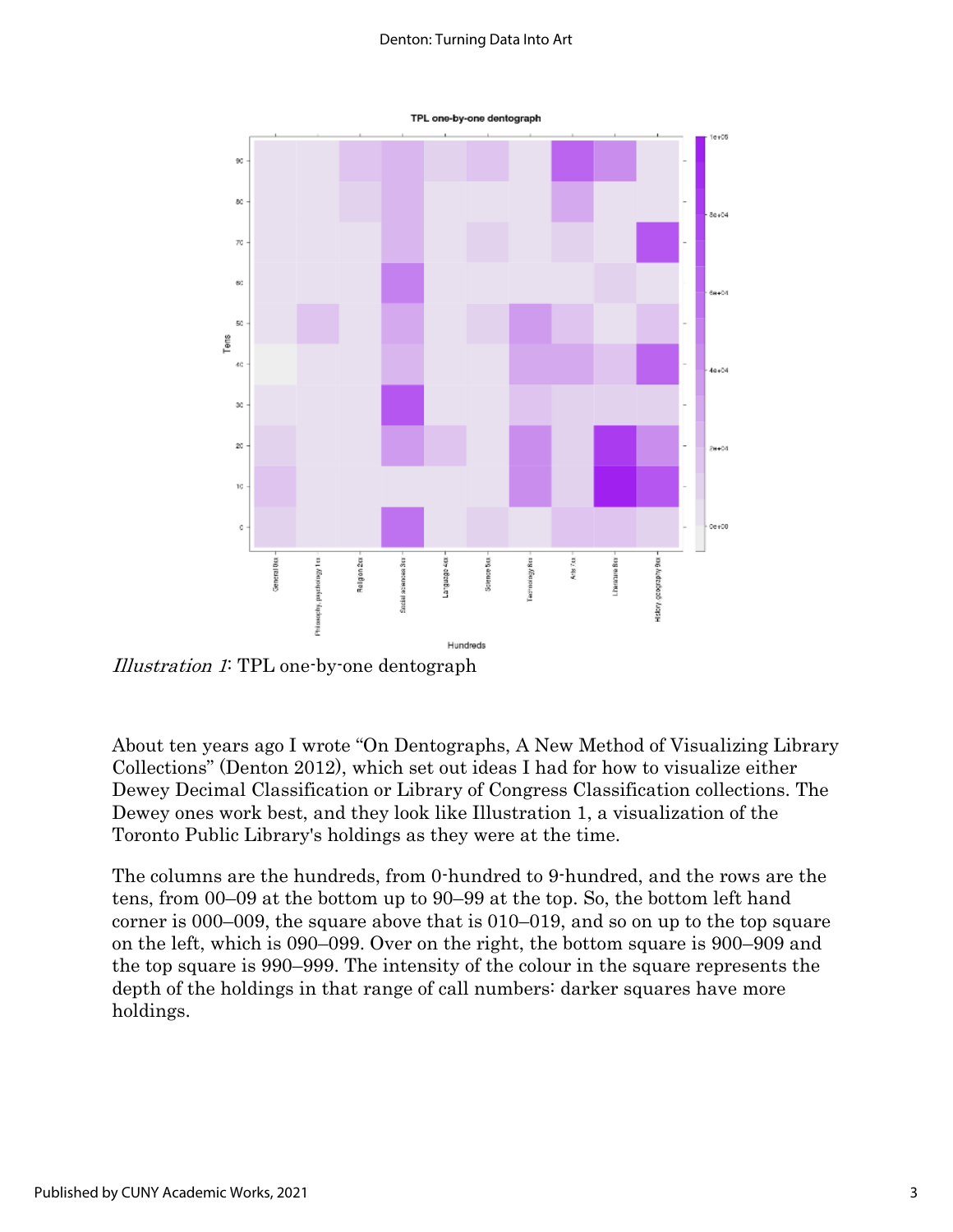I liked looking at these, and I began to think, what if they were bigger? Maybe I could generate a huge 300 dpi image and take it to a print shop and get a poster printed. Then I could hang it on my wall. That would look nice. But then I thought, wait a minute, I could paint it. I could paint it big.

I bought a  $48" \times 48"$  canvas and a few rolls of green artist's tape and set to work turning the visualization into a painting. I spent a while at first making different tints of the purple I was using to see if I could find a process that would let me get the colours as close as possible to the visualization, or at least to where on a scale from 0 to 10 I would be able to use the same 3 for two different squares even if I was painting them at different times.

After some testing, I decided that instead of making some finicky process I'd just do it by eye. I mixed and tinted batches as I needed them, over the five days I was working on it. It's not completely accurate, but that makes it more interesting. I taped five columns onto the canvas and did one step of half the rows and then another step with the other half, then repeated that for the other five columns, so there were four stages to the painting.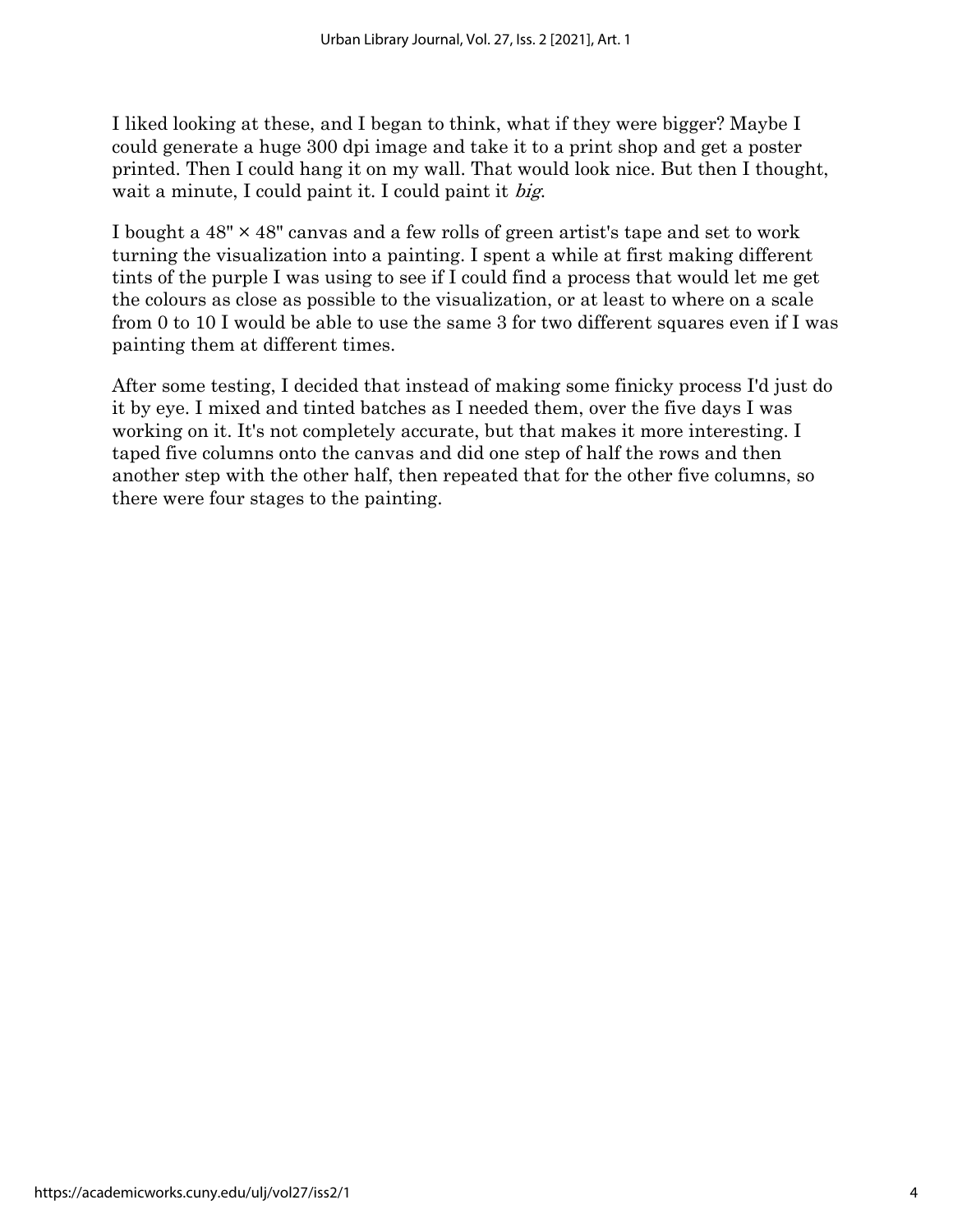

Illustration 2: TPL Dentograph 1 (2013)

Later I began to be aware of something that I'd had probably seen for years but not observed: lots of twentieth-century artists painted squares. For example as Dutch artist Piet Mondrian was moving from representational work (such as trees) into the pure colour squares and rectangles like *Broadway Boogie Woogie* (1943), he painted some colourful checkerboards. Ellsworth Kelly did the same with some of his hard-edge works.

Their intentions and processes were different from mine, but I see all these works as being connected. They're all made up of coloured squares. Mine began as a visualization of a library collection, but if the viewer doesn't know this, it just seems like a colourful checkerboard.

#### STAPLR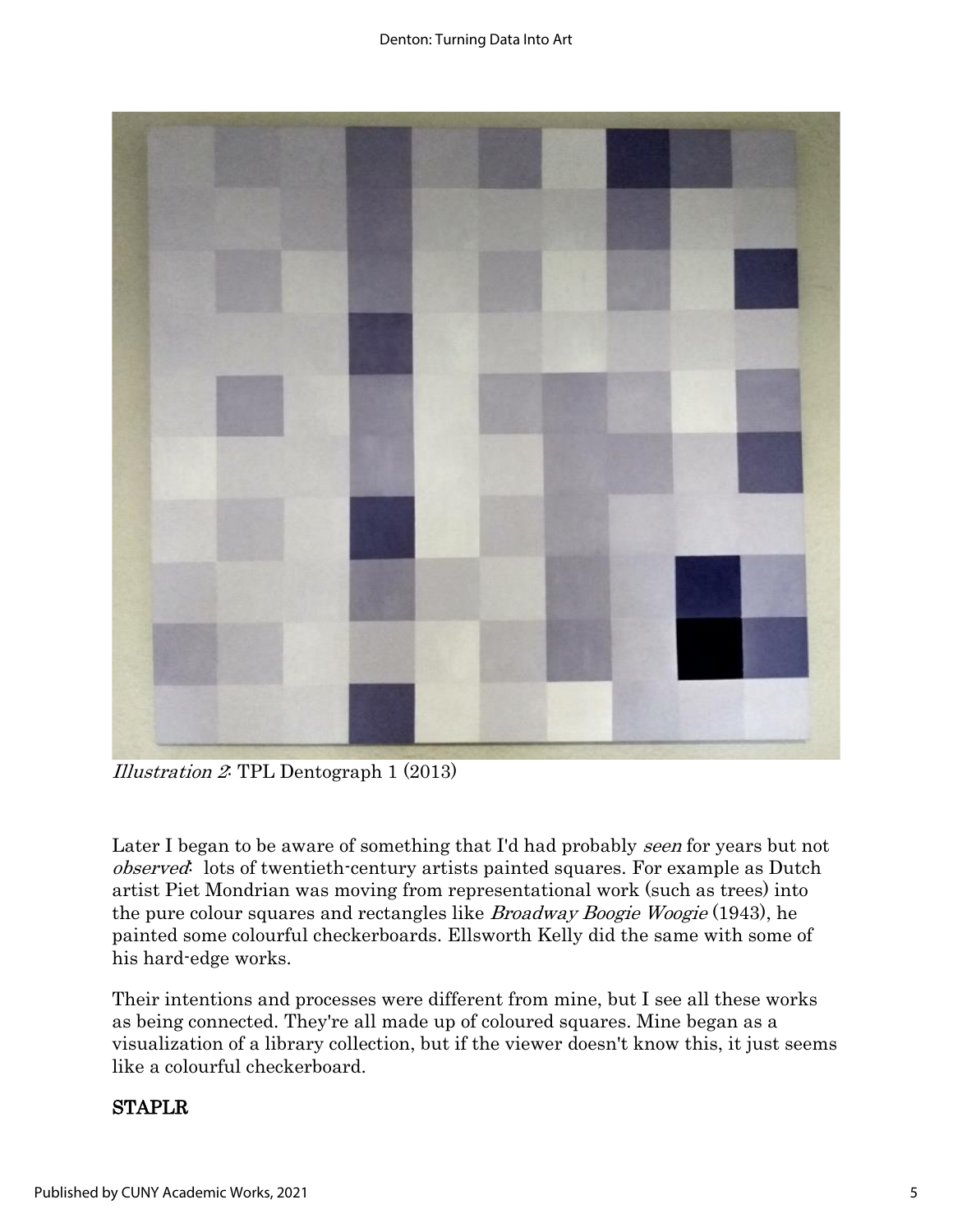

Illustration 3: Screenshot of STAPLR

 $STAPLR<sup>3</sup>$  is a sonification of activity at all the help, circ, and research desks, in person or online, at York University Libraries. It's meant to be played in the background to give you an ambient awareness of how busy things are at the desks.

What is a sonification? Where a visualization turns data into something visual, a sonification turns it into sound or music. The oldest, most familiar example might be a Geiger counter, where the more radioactivity it detects the more it clicks. That's a very simple but very effective mapping of data to sound.

STAPLR stands for Sounds in Time Actively Performing Library Reference. I called it that for two reasons. First, at the start it only used data about reference desk activity, though later we expanded the data collection to all service points, and now I include everything. Second, nothing in library school prepared me for how important staplers are. When I started on a reference desk I was amazed at how much time I spent refilling and unjamming them, and I wanted to honour that.

At my library we track all activity at desks with a program called LibStats, which is free and open source but so old I think it's dropped off the web. Illustration 4 has a screenshot of its interface.

<sup>3</sup> https://staplr.org/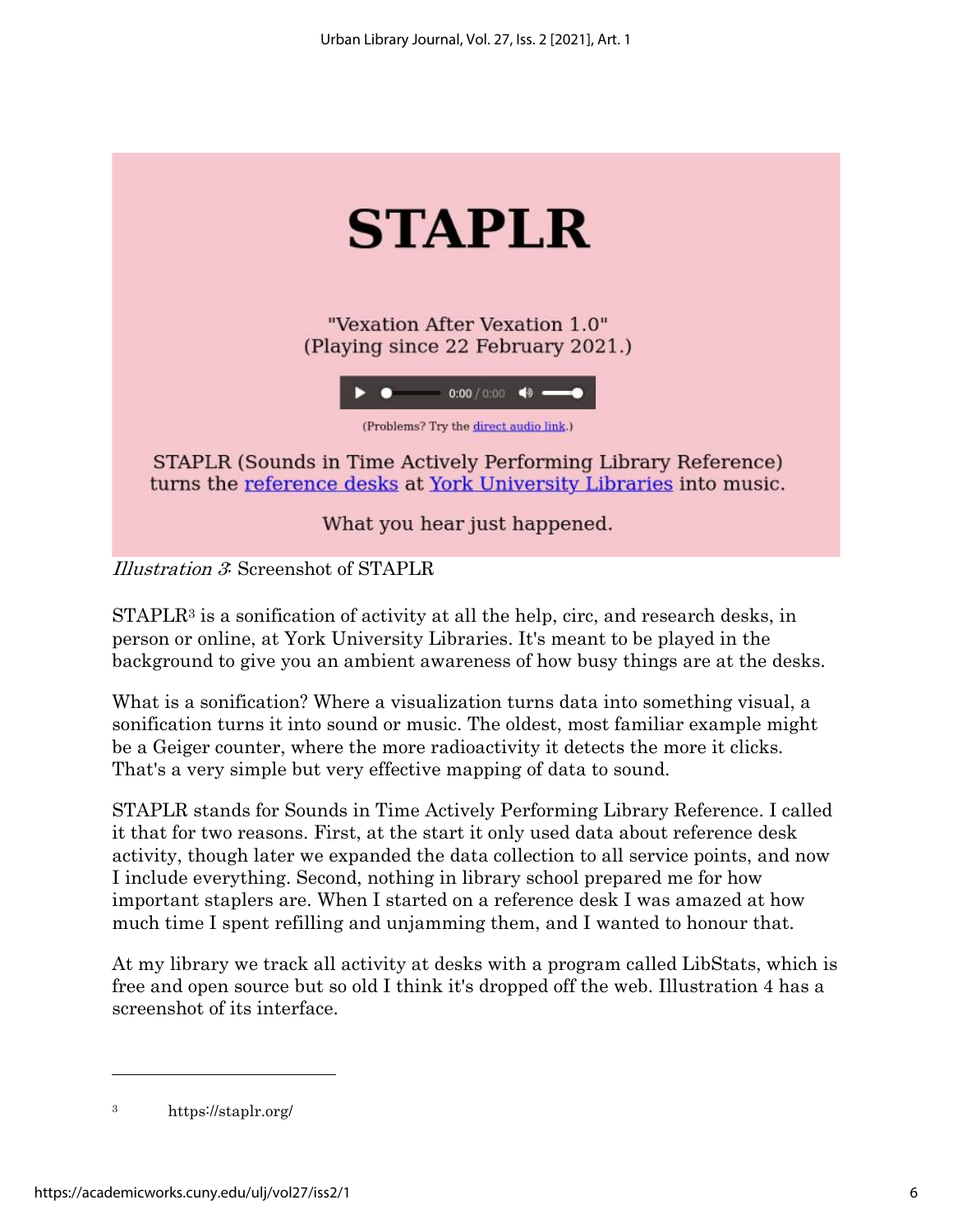York U -Lambda- Library Stats : Add Question

|                                                                                  |                    |                               |                   |                        |                                 | <b>CANCE MARKED</b><br>1.01       |
|----------------------------------------------------------------------------------|--------------------|-------------------------------|-------------------|------------------------|---------------------------------|-----------------------------------|
| Location                                                                         | <b>Patron Type</b> | Question Type                 | <b>Time Spent</b> | <b>Question Format</b> | <b>Faculty Type</b>             | Referred To Location              |
| Reference Desk                                                                   | <b>NA</b>          | 1. Non-Resource               | 1-5 minutes       | in-person              | Arts-Madia-Performance & Design | N/A or No one                     |
| Bethune                                                                          | Undergraduate      | 2. Skill Based: Tech Support  | 5-10 minutes      | Phone                  | Education                       | Referred to Library Data Services |
| Circulation Desk                                                                 | Graduate           | 3. Skill-Based: Non-Technical | 10-20 minutes     | E-mail                 | Engineering (Lassonde)          | Referred to Resource Sharing      |
| Office                                                                           | Faculty / Staff    | 4. Strategy-Based             | 20-30 minutes     | Chat                   | Environmental and Urban Change  | Referred to Ask Us                |
|                                                                                  | Community          | 5. Specialized                | 30-60 minutes     | Zoom                   | Glendon                         | Referred to Learning Commons      |
|                                                                                  |                    |                               |                   |                        |                                 |                                   |
| <b>Initials</b>                                                                  | <b>Backdate</b>    | Language                      |                   |                        |                                 |                                   |
| WD                                                                               |                    |                               |                   |                        |                                 |                                   |
|                                                                                  |                    |                               |                   |                        |                                 |                                   |
| Question                                                                         |                    |                               |                   |                        |                                 |                                   |
|                                                                                  |                    |                               |                   |                        |                                 |                                   |
|                                                                                  |                    |                               |                   |                        |                                 |                                   |
|                                                                                  |                    |                               |                   |                        |                                 |                                   |
| <b>Answer</b>                                                                    |                    |                               |                   |                        |                                 |                                   |
|                                                                                  |                    |                               |                   |                        |                                 |                                   |
|                                                                                  |                    |                               |                   |                        |                                 |                                   |
| Save Question / Answer<br>Last question added from this computer at 5/05 3:18 PM |                    |                               |                   |                        |                                 |                                   |

Illustration 4: Screenshot of LibStats

For each encounter, we record six types of categorical data, plus a timestamp, and, for reference help, the question and possibly an answer:

- Location
- Patron Type
- Question Type  $(1 =$  directional, ...,  $5 =$  specialized subject knowledge)
- Time Spent
- Question Format (in person, email, etc.)
- Faculty

This is the data at hand. When sonifying it, I need to map it to properties of sound (e.g. pitch, timbre and duration) and then make the sound.

To make the sound, I use Sonic Pi4, which is a software synthesizer. It isn't a physical thing you buy, with piano keys and buttons; you control it by writing code in a special simple programming language. Sonic Pi is a fantastic tool, and I highly recommend checking it out if you don't know it. (Look for videos about "live coding" on YouTube.) It's also a great tool for learning how to program, because when you make music with it you get instant feedback from the music, and it's very errorresistant, so if you make a mistake the program doesn't crash.

I've had several compositions running on STAPLR over the years. For a long time I ran "Drone Swell Chord" with these mappings:

 $\overline{1}$ 

<sup>4</sup> https://sonic-pi.net/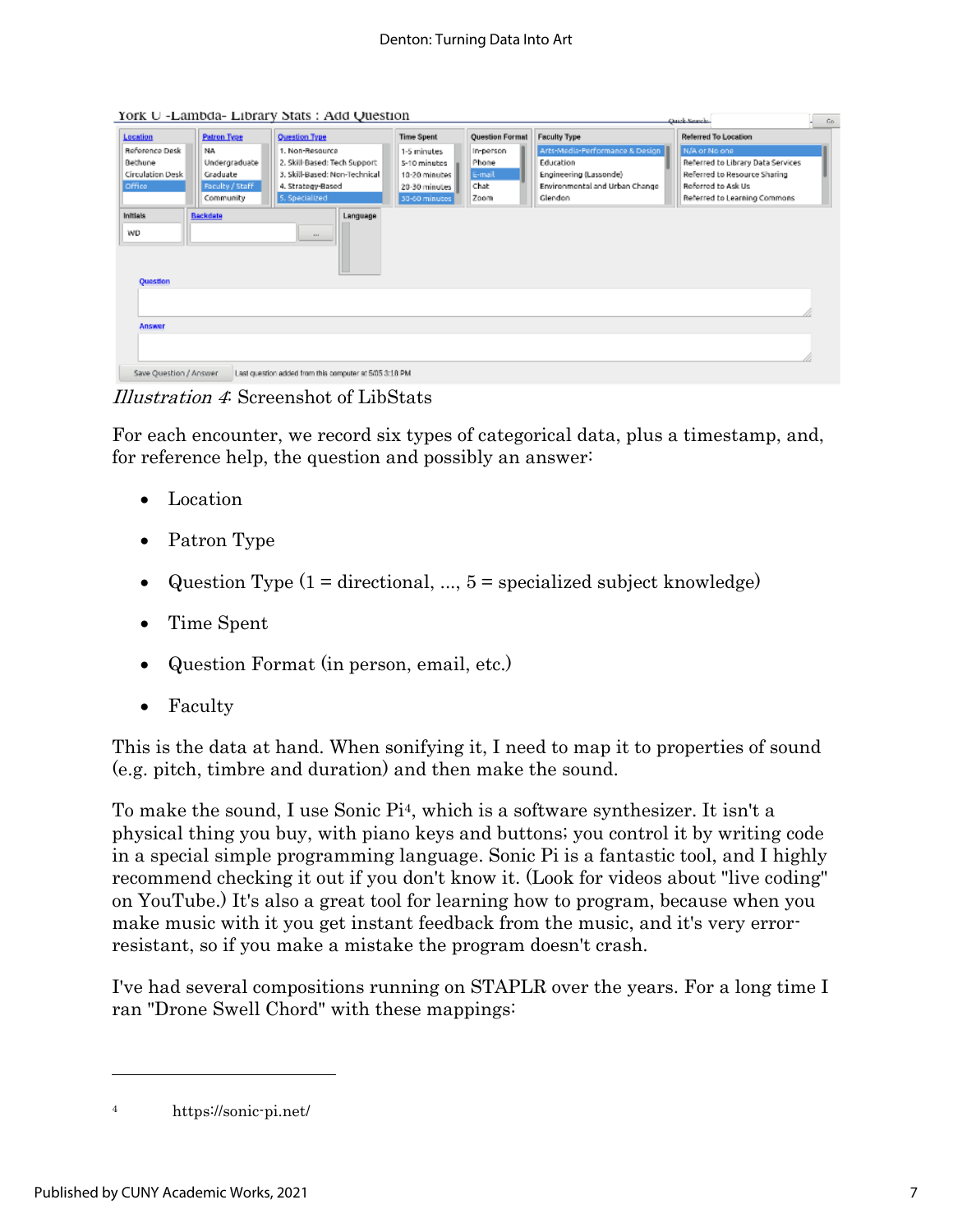- Location: timbre
- Question Type: pitch (chosen from a C major chord)
- Time Spent: duration

Every minute, STAPLR asks LibStats what just happened and LibStats gives back a CSV file with the data. If someone just added a question at the science library, of type 3 ("skill-based: non-technical"), which took 10 minutes, then STAPLR would choose one of a small defined set of pitches, and play it for 10 minutes on the synthesizer representing the science library. If more than one thing was happening, more than one sound would be made, and they built up into a big static drone.

All of this makes a very nice ambient way of being aware of what's going on at the desks: if it's quiet on STAPLR, it's quiet out there. If it's busy on STAPLR, it's busy out there.

I've played around with some different mappings of data to sound, but more recently I've started ignoring everything except duration. Right now, I'm running "Vexation After Vexation," which is an adaptation of the piano work Vexations by the French composer Erik Satie. Vexations is very short piece that takes 60 or 90 seconds to play and is meant to be played, it seems, 840 times in a row. This could take around eighteen hours.

"Vexation After Vexation" uses a tempo where one iteration takes exactly one minute to play. For every minute of every interaction at any desk, one iteration plays on a synthesized piano. It uses a counter that gets added to every time a new desk interaction is recorded, and subtracted from each minute an iteration plays. It ends up that this same piece repeats over and over and over, for as many minutes, in total, as there were total minutes of interaction at the desks. When classes were in session and things were busier STAPLR might play for hours at a time before going quiet. Now it's less busy, but when it happens, the repetition of the piece, over and over, at a low volume, is quite lovely to hear.

## Three Things to Try

I'll close with three approaches that I have found work for me and may be useful for other people who want to turn data into art, or, more generally, use anything from libraries and archives as part of their creative practice.

- 1. Transform it.
- 2. Work by hand.
- 3. Abstract it.